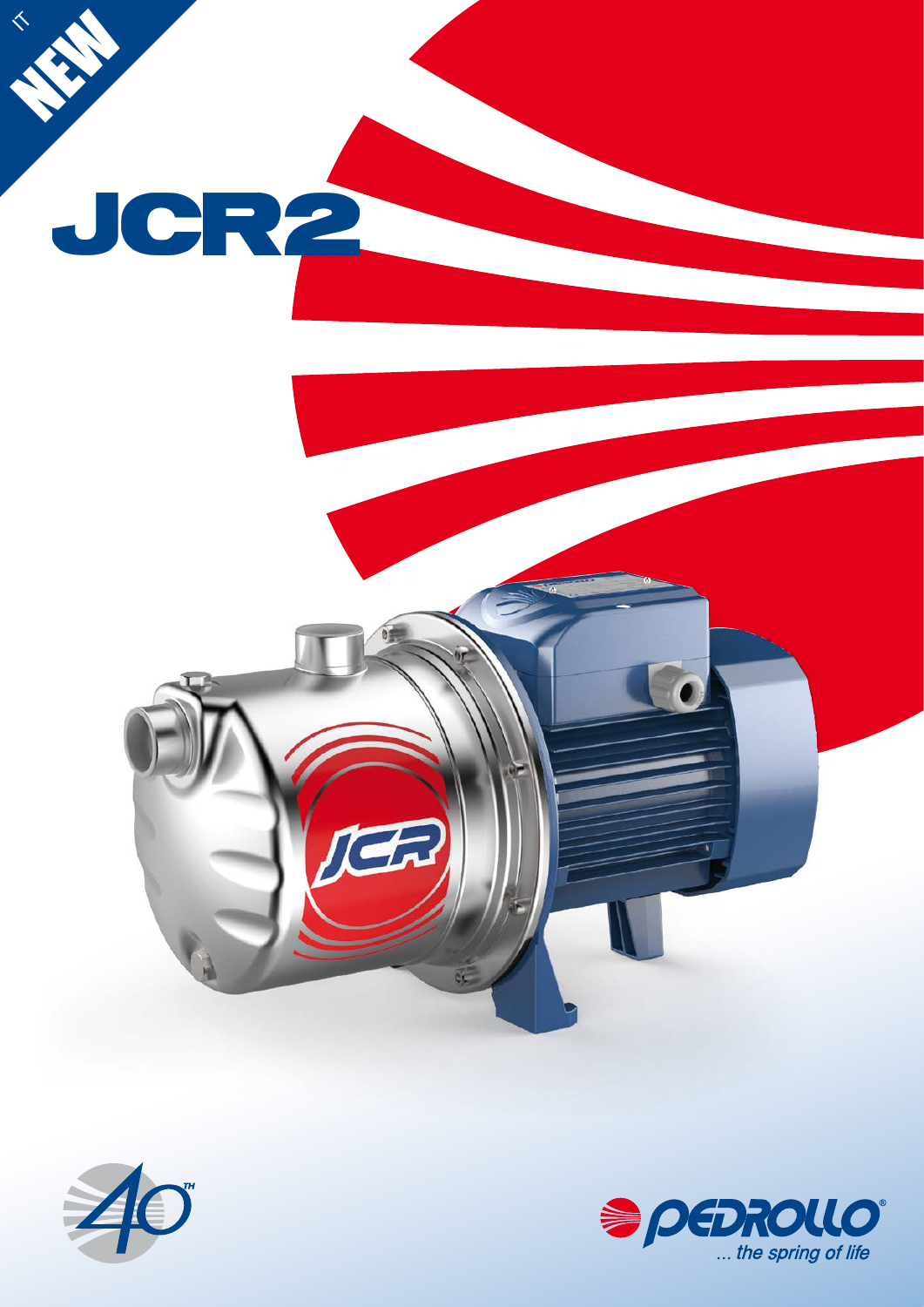

# **NEW**

## **TECHNICAL CHARACTERISTICS**

- $\blacktriangleright$  New self-priming electric water pumps
- $\triangleright$  Original design by Pedrollo
- $\triangleright$  Quieter
- $\blacktriangleright$  Better hydraulic characteristics
- $\blacktriangleright$  Better priming performances
- $\blacktriangleright$  Reduced energy consumption
- $\blacktriangleright$  Pump body in stainless steel AISI 304
- $\blacktriangleright$  Impeller in stainless steel AISI 304

### **INSTALLATION AND USE**

Suitable for use with clean water and liquids that are not chemically aggressive towards the materials from which the pump is made. The self-priming **JCR** pumps are designed to pump water even in cases where air is present. As a result of their reliability and the fact that they are easy to use, they are recommended for use in domestic applications such as the distribution of water in combination with small or medium sized pressure sets, and for the irrigation of gardens and allotments, etc.

### **APPLICATION LIMITS**

- **•** Manometric suction lift up to **9 m** (HS)
- **•** Liquid temperature between **-10 °C** and **+40 °C**
- **•** Ambient temperature up to **+40 °C**
- **•** Max. working pressure **6.5 bar**
- **•** Continuous service **S1**

### **PATENTS**

**•** European Patent n° 1 510 696

# **CHARACTERISTIC CURVES AND PERFORMANCE DATA 50 Hz n= 2900 1/min** HS= 0 m



| <b>MODEL</b>       |                         | <b>POWER</b> |               | $m^3/h$  | 0           | 0.3 | 0.6 | 1.2  | 1.5  | 1.8  | 2.4  | 2.7  | 3.0  | 3.6  | 4.2 |
|--------------------|-------------------------|--------------|---------------|----------|-------------|-----|-----|------|------|------|------|------|------|------|-----|
| Single-phase       | Three-phase             | kW           | <b>HP</b>     | l/min    | $\mathbf 0$ | 5   | 10  | 20   | 25   | 30   | 40   | 45   | 50   | 60   | 70  |
| JCRm <sub>2C</sub> | <b>JCR<sub>2</sub>C</b> | 0.75         |               | H metres | 50          | 47  | 43  | 37   | 34   | 31.5 | 27.5 | 25.5 | 24   | 21   | 19  |
| JCRm 2B            | <b>JCR 2B</b>           | 0.90         | 1.25          |          | 55          | 52  | 48  | 42   | 39   | 36   | 32   | 30   | 28.5 | 25.5 | 23  |
| JCRm <sub>2A</sub> | <b>JCR 2A</b>           | 1.1          | $1.5^{\circ}$ |          | 60          | 56  | 53  | 46.5 | 43.5 | 41   | 36.5 | 34.5 | 32.5 | 29.5 | 27  |

**Q** = Flow rate **H** = Total manometric head **HS** = Suction height Tolerance of characteristic curves in compliance with EN ISO 9906 Grade 3.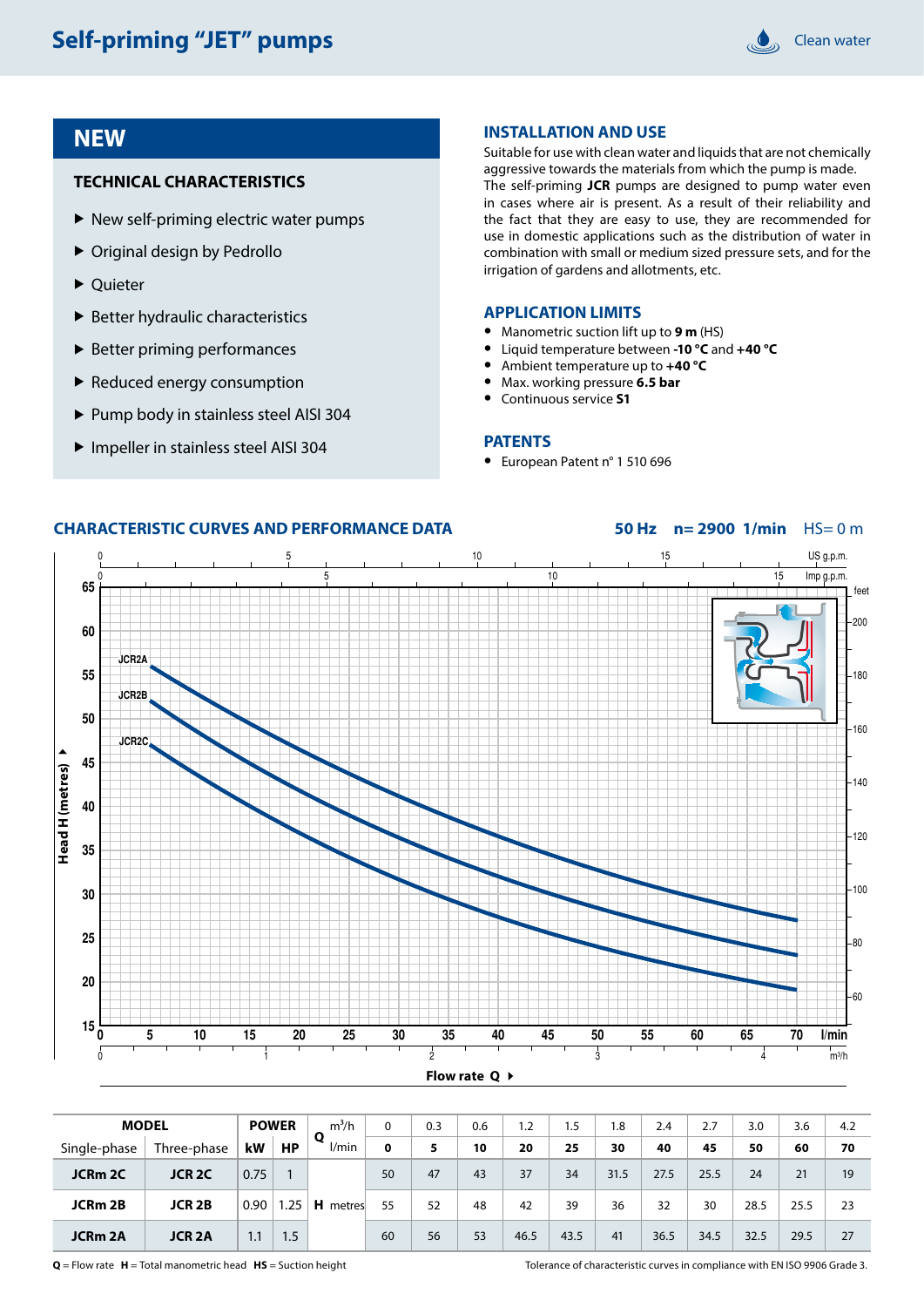

|                | <b>POS. COMPONENT</b>  |                                                                                                                               | <b>CONSTRUCTION CHARACTERISTICS</b>                                 |                       |                                     |                |  |  |  |  |  |  |  |
|----------------|------------------------|-------------------------------------------------------------------------------------------------------------------------------|---------------------------------------------------------------------|-----------------------|-------------------------------------|----------------|--|--|--|--|--|--|--|
| 1              | <b>PUMP BODY</b>       | Stainless steel AISI 304, complete with threaded ports in compliance with ISO 228/1                                           |                                                                     |                       |                                     |                |  |  |  |  |  |  |  |
| $\overline{2}$ | <b>BODY BACKPLATE</b>  | Stainless steel AISI 304                                                                                                      |                                                                     |                       |                                     |                |  |  |  |  |  |  |  |
| 3              | <b>NOZZLE ASSEMBLY</b> | Noryl FE1520PW                                                                                                                |                                                                     |                       |                                     |                |  |  |  |  |  |  |  |
| 4              | <b>IMPELLER</b>        | Stainless steel AISI 304                                                                                                      |                                                                     |                       |                                     |                |  |  |  |  |  |  |  |
| 5              | <b>MOTOR SHAFT</b>     | Stainless steel EN 10088-3 - 1.4104                                                                                           |                                                                     |                       |                                     |                |  |  |  |  |  |  |  |
| 6              | <b>MECHANICAL SEAL</b> | Seal<br>Model                                                                                                                 | <b>Shaft</b><br><b>Diameter</b>                                     | Stationary ring       | <b>Materials</b><br>Rotational ring | Elastomer      |  |  |  |  |  |  |  |
|                |                        | <b>AR-14</b>                                                                                                                  | $\boldsymbol{\emptyset}$ 14 mm                                      | Ceramic               | Graphite                            | <b>NBR</b>     |  |  |  |  |  |  |  |
| 7              | <b>BEARINGS</b>        |                                                                                                                               | 6203 ZZ / 6203 ZZ                                                   |                       |                                     |                |  |  |  |  |  |  |  |
| 8              | <b>CAPACITOR</b>       | Pump<br>Single-phase                                                                                                          | <b>Capacitance</b><br>(230 V or 240 V)                              | (110 V)               |                                     |                |  |  |  |  |  |  |  |
|                |                        | JCRm <sub>2C</sub>                                                                                                            | 20 µF 450 VL                                                        |                       | 60 µF 300 VL                        |                |  |  |  |  |  |  |  |
|                |                        | JCRm 2B                                                                                                                       | 25 µF 450 VL                                                        | 60 µF 300 VL          |                                     |                |  |  |  |  |  |  |  |
|                | <b>ELECTRIC MOTOR</b>  | 60 µF 300 VL<br>JCRm <sub>2A</sub><br>25 µF 450 VL                                                                            |                                                                     |                       |                                     |                |  |  |  |  |  |  |  |
| 9              |                        | JCRm: monofase 230 V - 50 Hz con salvamotore termico incorporato nell'avvolgimento.<br>three-phase 230/400 V - 50 Hz.<br>JCR: |                                                                     |                       |                                     |                |  |  |  |  |  |  |  |
|                |                        | ** Pumps fitted with the three-phase motor option offer IE2 (IEC 60034-30) class high performance.                            |                                                                     |                       |                                     |                |  |  |  |  |  |  |  |
|                |                        |                                                                                                                               | Stator and rotor are made out of magnetic sheet with low iron loss. |                       |                                     |                |  |  |  |  |  |  |  |
|                |                        | - Insulation: F class.                                                                                                        |                                                                     |                       |                                     |                |  |  |  |  |  |  |  |
|                |                        | - Protection: IP X4.                                                                                                          |                                                                     |                       |                                     |                |  |  |  |  |  |  |  |
|                |                        |                                                                                                                               | $\overline{\mathbf{2}}$<br>$\overline{\mathbf{z}}$                  |                       | 8                                   | $\overline{7}$ |  |  |  |  |  |  |  |
|                |                        |                                                                                                                               |                                                                     |                       |                                     |                |  |  |  |  |  |  |  |
|                |                        |                                                                                                                               |                                                                     |                       |                                     |                |  |  |  |  |  |  |  |
|                |                        |                                                                                                                               |                                                                     |                       |                                     |                |  |  |  |  |  |  |  |
|                |                        |                                                                                                                               |                                                                     |                       |                                     |                |  |  |  |  |  |  |  |
|                |                        |                                                                                                                               |                                                                     |                       |                                     |                |  |  |  |  |  |  |  |
|                |                        |                                                                                                                               | Lor                                                                 |                       |                                     |                |  |  |  |  |  |  |  |
|                |                        |                                                                                                                               |                                                                     |                       |                                     |                |  |  |  |  |  |  |  |
|                |                        |                                                                                                                               |                                                                     |                       |                                     |                |  |  |  |  |  |  |  |
|                |                        |                                                                                                                               |                                                                     |                       |                                     |                |  |  |  |  |  |  |  |
|                |                        |                                                                                                                               |                                                                     |                       |                                     |                |  |  |  |  |  |  |  |
|                |                        |                                                                                                                               |                                                                     |                       |                                     |                |  |  |  |  |  |  |  |
|                |                        |                                                                                                                               |                                                                     |                       |                                     |                |  |  |  |  |  |  |  |
|                |                        |                                                                                                                               |                                                                     |                       |                                     |                |  |  |  |  |  |  |  |
|                |                        |                                                                                                                               |                                                                     | 5<br>$\boldsymbol{9}$ |                                     |                |  |  |  |  |  |  |  |
|                | <b>DIMENSIONS</b>      |                                                                                                                               |                                                                     |                       |                                     |                |  |  |  |  |  |  |  |
|                |                        |                                                                                                                               |                                                                     |                       |                                     |                |  |  |  |  |  |  |  |





| <b>MODEL</b> |                    | <b>PORTS</b> |                 | <b>DIMENSIONS mm</b> |     |     |     |    |     |     |     |    |    |  |
|--------------|--------------------|--------------|-----------------|----------------------|-----|-----|-----|----|-----|-----|-----|----|----|--|
| Single-phase | Three-phase        | DN1          | DN <sub>2</sub> | a                    |     |     | h1  | h2 | h3  | n   | n1  | W  |    |  |
| JCRm 2C      | JCR <sub>2C</sub>  | 11           | 11              | 111                  | 393 | 217 | 162 | 46 | 208 | 208 | 142 | 91 | 10 |  |
| JCRm 2B      | <b>JCR2B</b>       |              |                 |                      |     |     |     |    |     |     |     |    |    |  |
| JCRm 2A      | JCR <sub>2</sub> A |              |                 |                      |     |     |     |    |     |     |     |    |    |  |